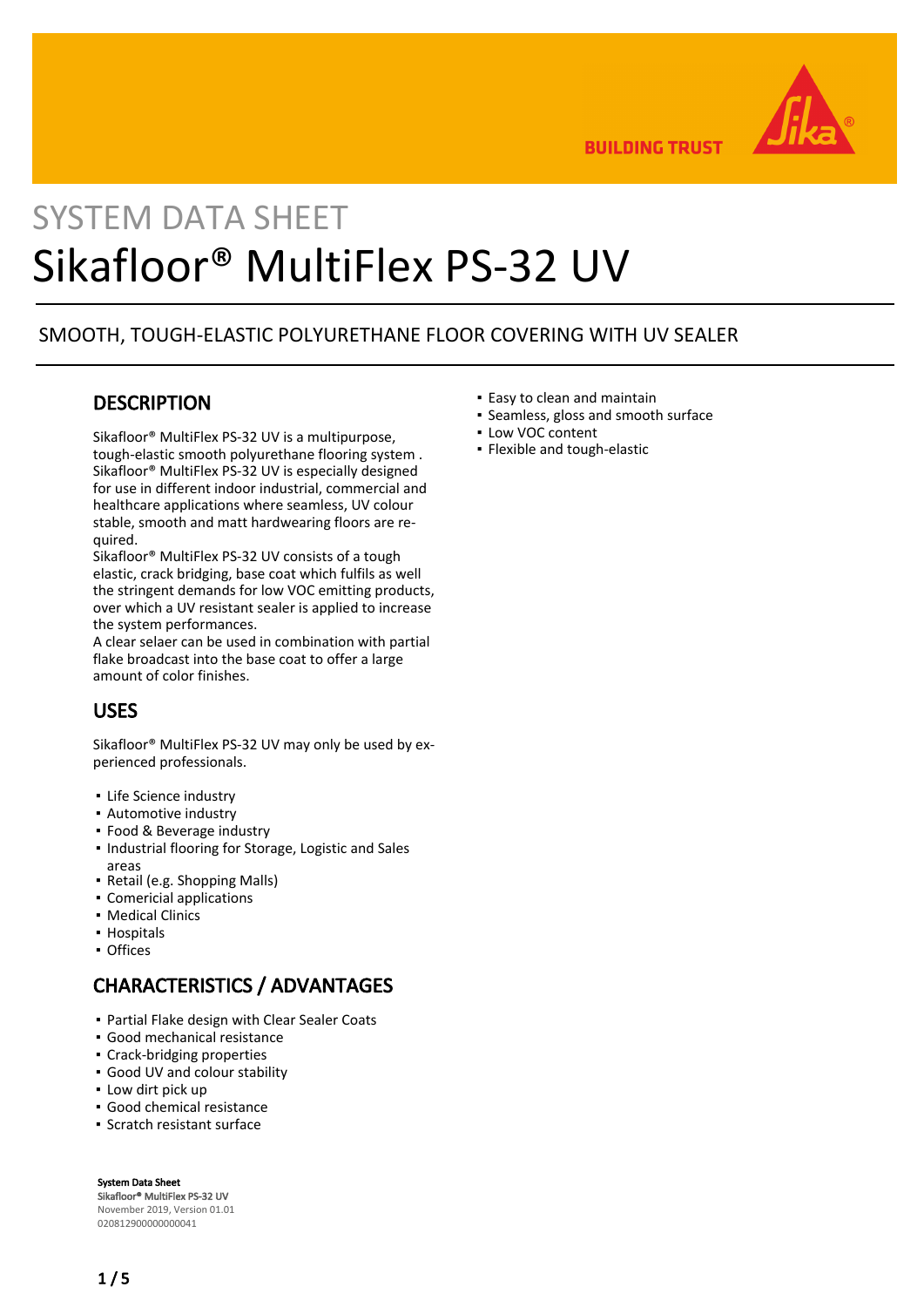# **SUSTAINABILITY**

Emission test according to the German AgBB-scheme and guidelines of the DiBt (AgBB – Committee for Health-related Evaluation of Building Products, DiBt – German Institute for Building Technology). Sampling, testing and evaluation were performed according to ISO-16000, Report No. 392-2015-00212801\_D\_DE\_02, Eurofins Product Testing A/S, Denmark.

# APPROVALS / CERTIFICATES

- Synthetic resin screed material according to EN13813:2002, Declaration of Performance and provided with the CE marking
- Coating for surface protection of concrete according to EN 1504-2:2004, Declaration of Performance and provided with the CE marking
- **•** Static crack bridging properties tested at IBOS GmbH, test report NO: 51-15-0056
- Fire classification reports No. 20150909/01 MPA Dresden
- Particle (vs.PA6) emission certificate: Cleanroom Suitable Materials - CSM. Statement of Qualification, class ISO 4. Tested by IPA report No. SI\_1506-767.
- Particle (vs.PA6) emission certificate: Cleanroom Suitable Materials - CSM. Statement of Qualification, GMP A. Tested by IPA report No. SI\_1506-767.
- **Outgassing VOC emission certificate: Cleanroom Suit**able Materials - CSM. Statement of Qualification, ISOAMCm class -7.3. Tested by IPA report No. SI\_1506-767
- Biological Resistance Class "Very Good "–Cleanroom Suitable Materials. Evaluation of the biological resistance in accordance with ISO 846. Tested by IPA report No. SI\_1506-767.

# **SYSTEMS**



**BUILDING TRUST** 

System Data Sheet Sikafloor® MultiFlex PS-32 UV November 2019, Version 01.01 020812900000000041



2 / 5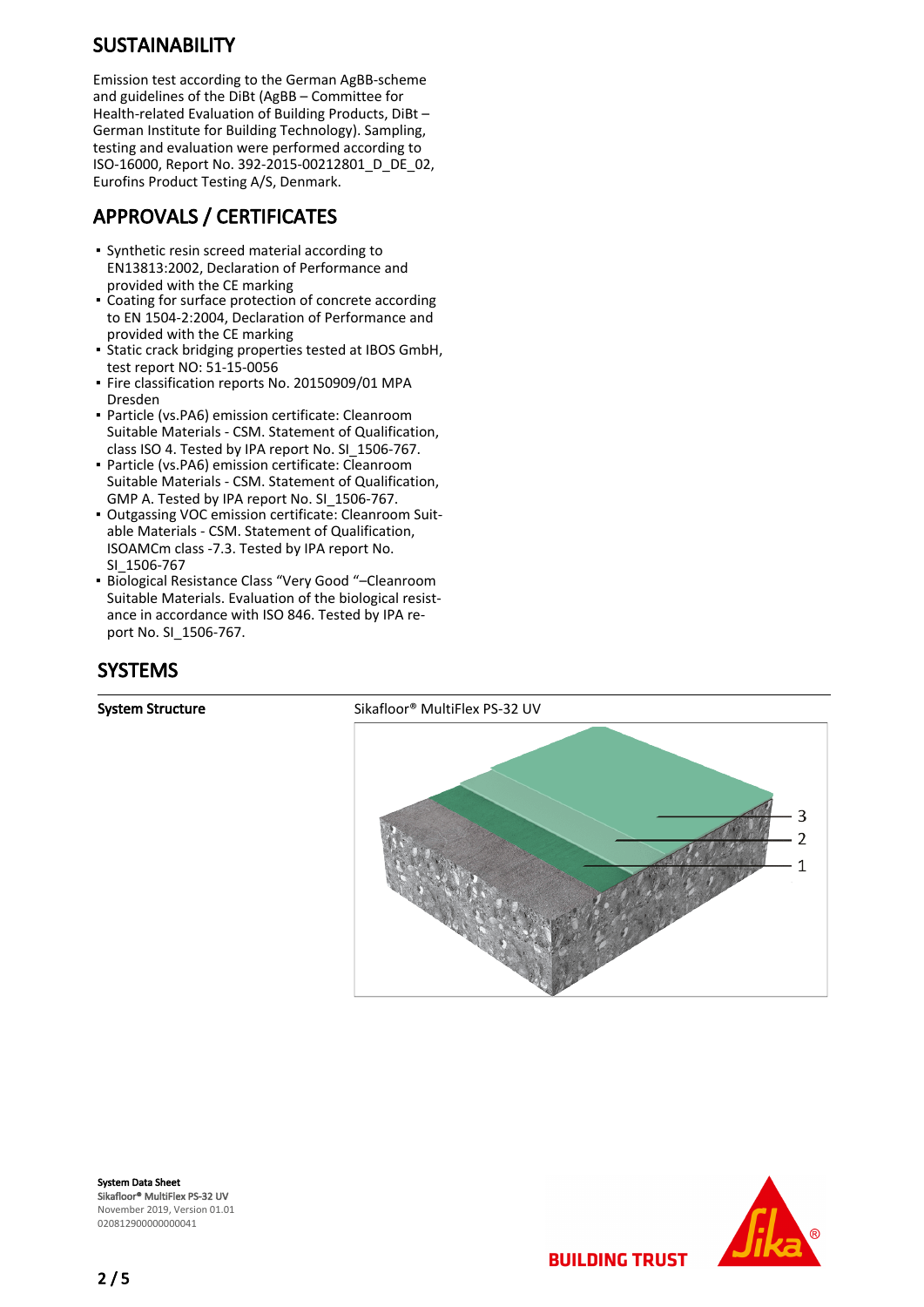|                                              | Layer                                                                                                                                                             | Product                                                                                                                                                                                                                                                                                                                    | Consumption                               |  |
|----------------------------------------------|-------------------------------------------------------------------------------------------------------------------------------------------------------------------|----------------------------------------------------------------------------------------------------------------------------------------------------------------------------------------------------------------------------------------------------------------------------------------------------------------------------|-------------------------------------------|--|
|                                              | 1. Primer                                                                                                                                                         | Sikafloor®-160 or<br>Sikafloor®-161                                                                                                                                                                                                                                                                                        | $\sim$ 0.4 kg/m <sup>2</sup> /layer       |  |
|                                              | 2. Base coat                                                                                                                                                      | Sikafloor®-377 Pigmen-<br>ted                                                                                                                                                                                                                                                                                              | ~3.6-3.8 kg/m <sup>2</sup> / 2mm<br>Layer |  |
|                                              |                                                                                                                                                                   | (filled 1:0.5-0.7 with<br>Sikafloor Filler)                                                                                                                                                                                                                                                                                | (mixture)                                 |  |
|                                              | *Optional: Vinyl Flake                                                                                                                                            | <b>Optional Broadcast</b><br>Flake's (From Market)                                                                                                                                                                                                                                                                         | $^{\sim}$ 0.1 - 0.3kg/m <sup>2</sup>      |  |
|                                              | 3. Top coat                                                                                                                                                       | Sikafloor <sup>®</sup> -305W or<br>Clear Sikafloor 304W                                                                                                                                                                                                                                                                    | $\sim$ 0.15 kg/m <sup>2</sup> /layer      |  |
|                                              | ity, substrate profile etc.                                                                                                                                       | Consumptions are theoretical and do not include any wastage or additional materials needed due to poros-<br>Please refer to the individual Product Data Sheet. As optional sealer Sikafloor®-3570 can be used under its<br>set of certifications and consumption rates. Please refer to the individual Product Data Sheet. |                                           |  |
| Composition                                  | Polyurethane                                                                                                                                                      |                                                                                                                                                                                                                                                                                                                            |                                           |  |
| Appearance                                   | Smooth, matt finish                                                                                                                                               |                                                                                                                                                                                                                                                                                                                            |                                           |  |
| Colour                                       |                                                                                                                                                                   | Almost unlimited colour shades. Please refer to Sikafloor <sup>®</sup> -305W.                                                                                                                                                                                                                                              |                                           |  |
| <b>Nominal Thickness</b>                     | $\approx$ 2 mm                                                                                                                                                    |                                                                                                                                                                                                                                                                                                                            |                                           |  |
| Volatile organic compound (VOC) con-<br>tent | Very low content of Volatile Organic Compounds. It fulfils the stringent de-<br>mands for indoor air quality and low VOC emitting products AgBB, AFFSET,<br>$A^+$ |                                                                                                                                                                                                                                                                                                                            |                                           |  |
| <b>TECHNICAL INFORMATION</b>                 |                                                                                                                                                                   |                                                                                                                                                                                                                                                                                                                            |                                           |  |
| <b>Shore D Hardness</b>                      | $^{\circ}$ 60 (7 days / 23 °C / 50 % r.h.)                                                                                                                        |                                                                                                                                                                                                                                                                                                                            | (DIN 53505)                               |  |
| <b>Tensile Strength</b>                      | $~^{\sim}$ 14 N/mm <sup>2</sup> (14 days / 23 °C / 50 % r.h.)                                                                                                     |                                                                                                                                                                                                                                                                                                                            | (DIN EN ISO 527-2)                        |  |
|                                              |                                                                                                                                                                   |                                                                                                                                                                                                                                                                                                                            |                                           |  |

| <b>Elongation at Break</b>              | ~90 % (resin / 28 days / +23 °C / 50 % r.h)<br>$(ISO 527-2)$                                                                                                                                   |                              |
|-----------------------------------------|------------------------------------------------------------------------------------------------------------------------------------------------------------------------------------------------|------------------------------|
| <b>Crack Bridging Ability</b>           | $^{\sim}$ 0.8 mm                                                                                                                                                                               | (EN 1062-7)                  |
| <b>Reaction to Fire</b>                 | (EN 13501-1)<br>$Bfl-S1$                                                                                                                                                                       |                              |
| <b>Resistance to Stubbed Cigarettes</b> | Class 4                                                                                                                                                                                        | (EN 1399)                    |
| <b>Chemical Resistance</b>              | Sikafloor <sup>®</sup> MultiFlex PS-32 UV always has to be sealed with Sikafloor <sup>®</sup> -<br>305W / 304W. Therefore, refer to the chemical resistance of the Sika-<br>floor®-305W / 304W |                              |
| <b>Resistance to UV Exposure</b>        | 8 / Colour fastness                                                                                                                                                                            | (EN ISO 105-B02:2002)        |
| Skid / Slip Resistance                  | R <sub>10</sub> / R <sub>11</sub><br>P <sub>2</sub>                                                                                                                                            | (DIN 51130)<br>(AS4586-2013) |

# APPLICATION INFORMATION

| <b>Product Temperature</b>        | +10 °C min. $/$ +30 °C max.                                                                                                                                                                                                                        |  |
|-----------------------------------|----------------------------------------------------------------------------------------------------------------------------------------------------------------------------------------------------------------------------------------------------|--|
| <b>Ambient Air Temperature</b>    | +10 °C min. $/$ +30 °C max.                                                                                                                                                                                                                        |  |
| <b>Relative Air Humidity</b>      | 80 % max.                                                                                                                                                                                                                                          |  |
| <b>Dew Point</b>                  | Beware of condensation!<br>The substrate and uncured floor must be at least 3 °C above dew point to<br>reduce the risk of condensation or blooming on the floor finish.                                                                            |  |
| <b>Substrate Temperature</b>      | +10 °C min. $/$ +30 °C max.                                                                                                                                                                                                                        |  |
| <b>Substrate Moisture Content</b> | Sikafloor® MultiFlex PS-32 UV can be installed on substrates with moisture<br>content of max. 4 % (checked by Tramex). The substrate needs to be visibly<br>dry and have adequate pull-off strength min 1.5 N/mm <sup>2</sup> . Check rising mois- |  |

System Data Sheet Sikafloor® MultiFlex PS-32 UV November 2019, Version 01.01 020812900000000041



**BUILDING TRUST**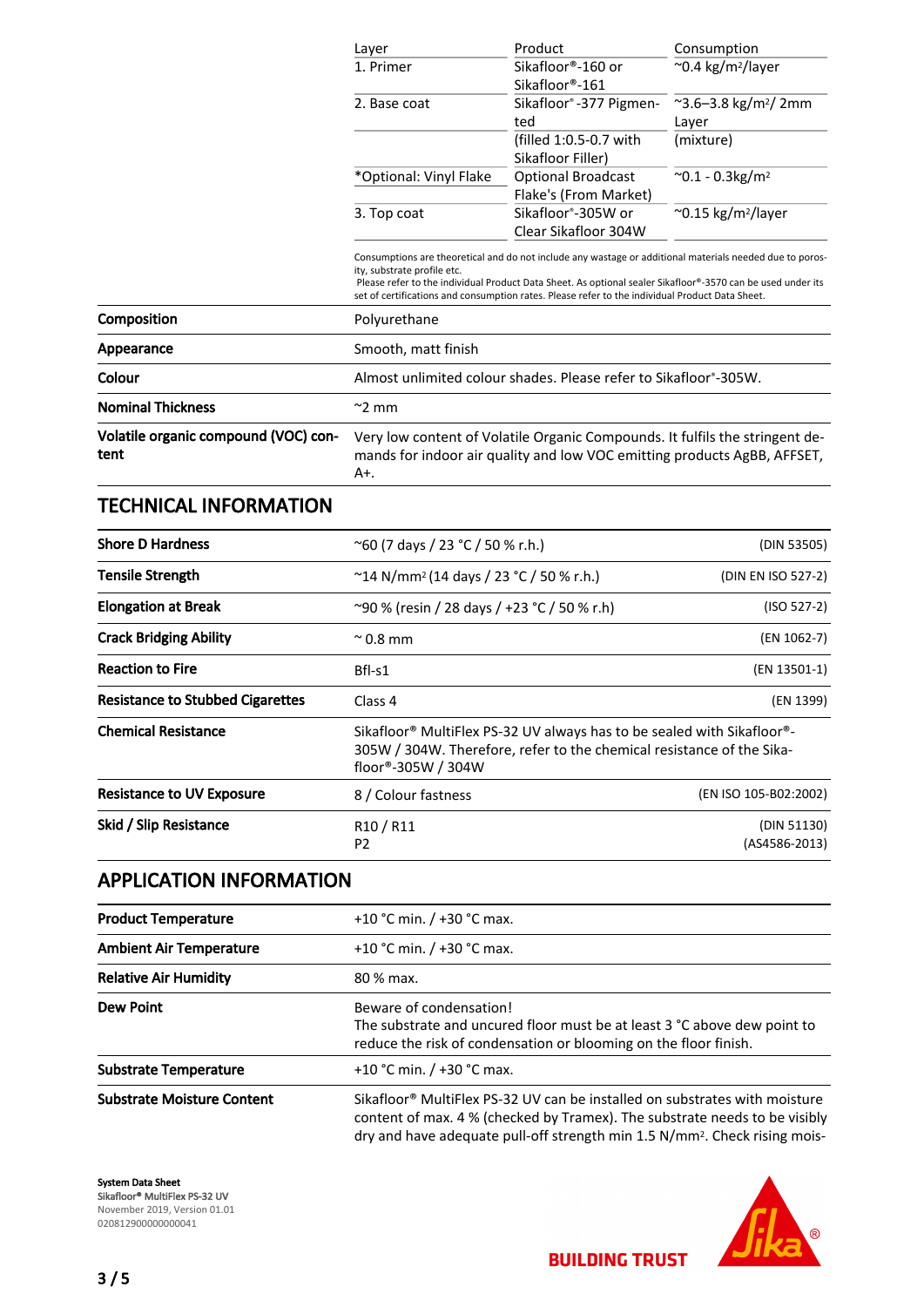| $-$<br>×<br>v |  |
|---------------|--|
|---------------|--|

Applied Product Ready for Use

| Temperature | Foot traffic        | Light traffic       | Full cure        |
|-------------|---------------------|---------------------|------------------|
| $+10 °C$    | $~^{\sim}$ 30 hours | $~^{\sim}$ 48 hours | $\approx$ 6 days |
| $+20 °C$    | $^{\sim}$ 16 hours  | $\approx$ 24 hours  | $~\sim$ 4 days   |
| +30 °C      | $~^{\sim}$ 12 hours | $^{\sim}$ 18 hours  | $\approx$ 3 days |

Note: Times are approximate and will be affected by changing ambient and substrate conditions

### PRODUCT INFORMATION

| Packaging                 | Please refer to the individual Product Data Sheets |
|---------------------------|----------------------------------------------------|
| <b>Shelf life</b>         | Please refer to the individual Product Data Sheets |
| <b>Storage conditions</b> | Please refer to the individual Product Data Sheets |

#### MAINTENANCE

#### CLEANING

Please refer to the Sikafloor® Cleaning Regime

### FURTHER INFORMATION

Substrate quality & Preparation

Please refer to Sika Method Statement: "Evaluation and preparation of surfaces for flooring systems".

Application instructions

Please refer to Sika Method Statement: "Mixing & Application of flooring systems".

Maintenance

Please refer to "Sikafloor®- Cleaning regime".

# IMPORTANT CONSIDERATIONS

- Freshly applied Sikafloor® products must be protected from damp, condensation and water for at least 24 hours.
- Uncured material reacts in contact with water (foam-▪ ing).
- During application care must be taken that no sweat drops into fresh Sikafloor® products (wear head and wrist bands).
- For exact colour matching, ensure the Sikafloor®-305 W product in each area is applied from the same control batch number.
- **.** Under certain conditions, underfloor heating or high ambient temperatures combined with high point loading, may lead to imprints in the resin.
- If heating is required do not use gas, oil, paraffin or other fossil fuel heaters, these produce large quantities of both  $CO_2$  and H<sub>2</sub>O water vapour, which may adversely affect the finish. For heating use only electric powered warm air blower systems.

# BASIS OF PRODUCT DATA

All technical data stated in this Product Data Sheet are based on laboratory tests. Actual measured data may vary due to circumstances beyond our control.

# LOCAL RESTRICTIONS

Please note that as a result of specific local regulations the declared data for this product may vary from country to country. Please consult the local Product Data Sheet for the exact product data.

# ECOLOGY, HEALTH AND SAFETY

For information and advice on the safe handling, storage and disposal of chemical products, users shall refer to the most recent Safety Data Sheet (SDS) containing physical, ecological, toxicological and other safety-related data.

# LEGAL NOTES

The information, and, in particular, the recommendations relating to the application and end-use of Sika products, are given in good faith based on Sika's current knowledge and experience of the products when properly stored, handled and applied under normal conditions in accordance with Sika's recommendations. In practice, the differences in materials, substrates and actual site conditions are such that no warranty in respect of merchantability or of fitness for a particular purpose, nor any liability arising out of any legal relationship whatsoever, can be inferred either from this information, or from any written recommendations, or from any other advice offered. The user of the product must test the product's suitability for the intended application and purpose. Sika re-

System Data Sheet Sikafloor® MultiFlex PS-32 UV November 2019, Version 01.01 020812900000000041



**BUILDING TRUST**